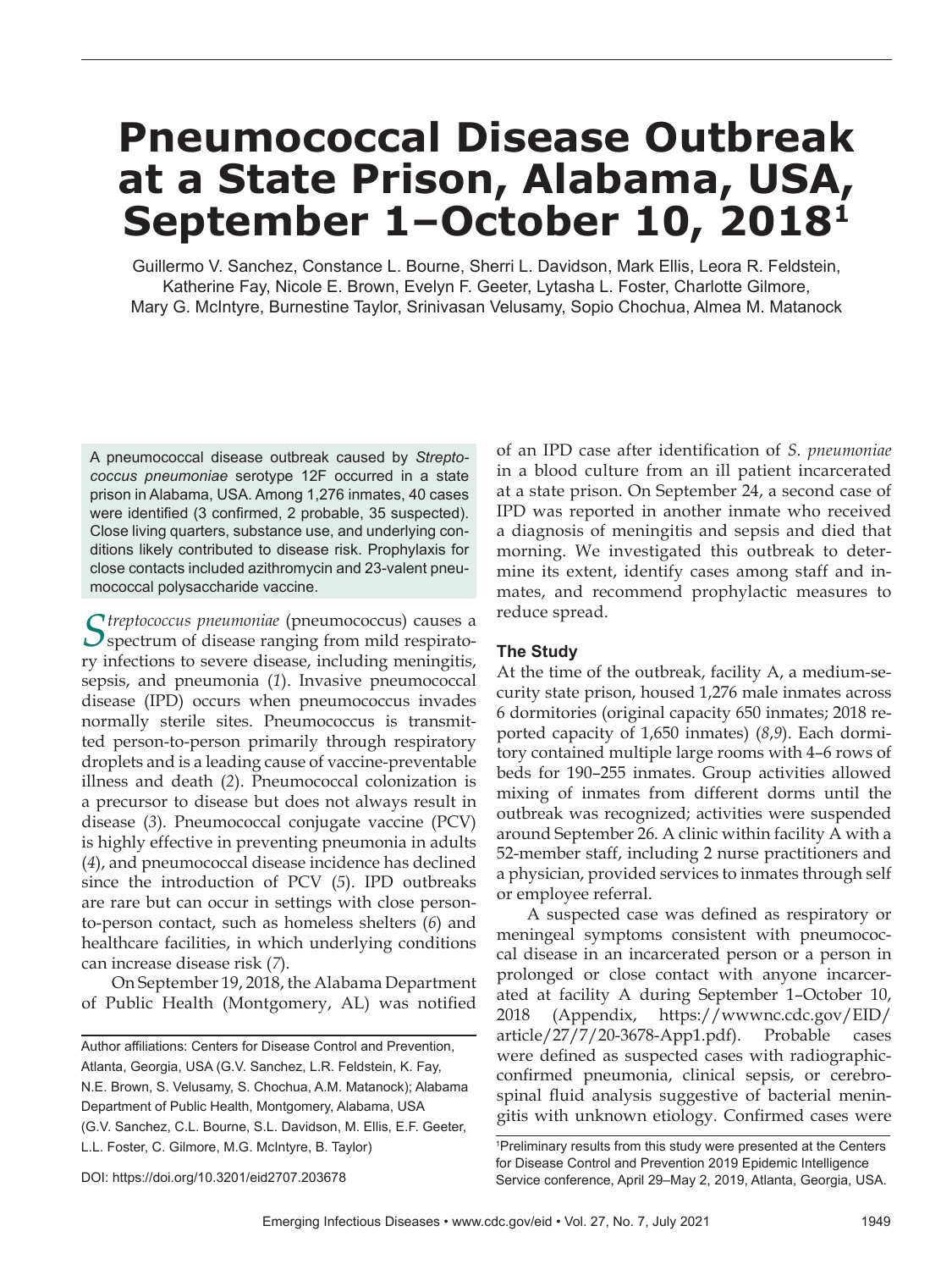#### **DISPATCHES**

defined as suspected cases with *S. pneumoniae* isolation or positive urinary antigen test.

We conducted retrospective case finding among inmates who were seen in the clinic during September 1–September 29 and prospective surveillance during September 30–October 10. Cases in which inmates reported respiratory illness, altered mental status, headache, or fever and those without a listed chief complaint were flagged for medical chart review. Inmates whose medical records indicated signs or symptoms of pneumococcal disease were interviewed by using a standardized questionnaire to identify clinical characteristics, risk factors, and epidemiologic links with confirmed cases. For prospective surveillance, we screened all inmates who experienced respiratory symptoms for pneumococcus and influenza by using nasopharyngeal swabs. We tested influenza-negative swab specimens for other respiratory pathogens by using the BioFire FilmArray Respiratory Panel (bio-Mérieux, https://www.biomerieux.com). We performed pneumococcal serotyping on nasopharyngeal swab specimens from which *S. pneumoniae* was isolated. We calculated attack rates by dividing the number of identified cases by the at-risk population (i.e., all dormitory residents). Specimen culture and antibiotic susceptibility testing was performed at laboratories in the hospitals in which patients received care and confirmed at the Centers for Disease Control and Prevention. Sterile body fluids and nasopharyngeal swab specimens were sent to Centers for Disease Control and Prevention for species detection, confirmation, and serotyping by using real-time reverse transcription PCR. Bacterial serotyping and whole-genome sequencing (WGS) were performed on pneumococcal isolates collected from confirmed cases. We analyzed single-nucleotide polymorphisms identified through WGS to verify temporal relatedness of the isolates.

Through retrospective case finding, 96 medical chart reviews and 52 inmate interviews identified 40 cases (3 confirmed, 2 probable, and 35 suspected;

Figure) for attack rates of 3% (40/1,276) within facility A and 5% (14/255) within dormitory X. All confirmed cases occurred in inmates living in dormitory X. Suspected cases were identified among inmates in all 6 dormitories. No pattern of temporal spread was observed among dormitories. Of suspected cases, 26% (9/35) reported lower respiratory symptoms (chest pain, shortness of breath, or fever with cough) (Table 1). Underlying conditions for which 23-valent pneumococcal polysaccharide vaccine (PPSV23) is routinely recommended (excluding smoking tobacco) (*10*) were reported in 2/5 (40%) confirmed or probable cases and 6/35 (17%) suspected cases. In 3/35 (9%) suspected cases, patients were immunocompromised. Of the 28/40 (70%) patients who reported smoking cigarettes, half (14/28, 50%) reported sharing cigarettes.

Blood  $(n = 5)$  or cerebrospinal fluid  $(n = 4)$  specimens were collected from 5 patients. Three *S. pneumoniae* isolates were identified from 3 patients (2 from cerebrospinal fluid, 1 from blood); all 3 were serotype 12F. WGS demonstrated a 2–5 single-nucleotide polymorphism difference among isolates, indicating all confirmed cases were closely related. Antimicrobial susceptibility testing confirmed isolate susceptibility.

During prospective surveillance, we collected nasopharyngeal swab specimens from 2 inmates; *S. infantis* serotype 13 was detected in 1 specimen and adenovirus only in the other. No additional cases were identified. Prophylaxis with PPSV23, which protects against serotype 12F, and 2 doses of azithromycin were offered to inmates and close contacts living in or assigned to dormitory X, clinic staff, and prison employees (Table 2).

#### **Conclusions**

This investigation highlights the outbreak potential of *S. pneumoniae* and demonstrates that correctional facilities remain at risk for pneumococcal outbreaks after PCV introduction in the United States. The last





1950 Emerging Infectious Diseases • www.cdc.gov/eid • Vol. 27, No. 7, July 2021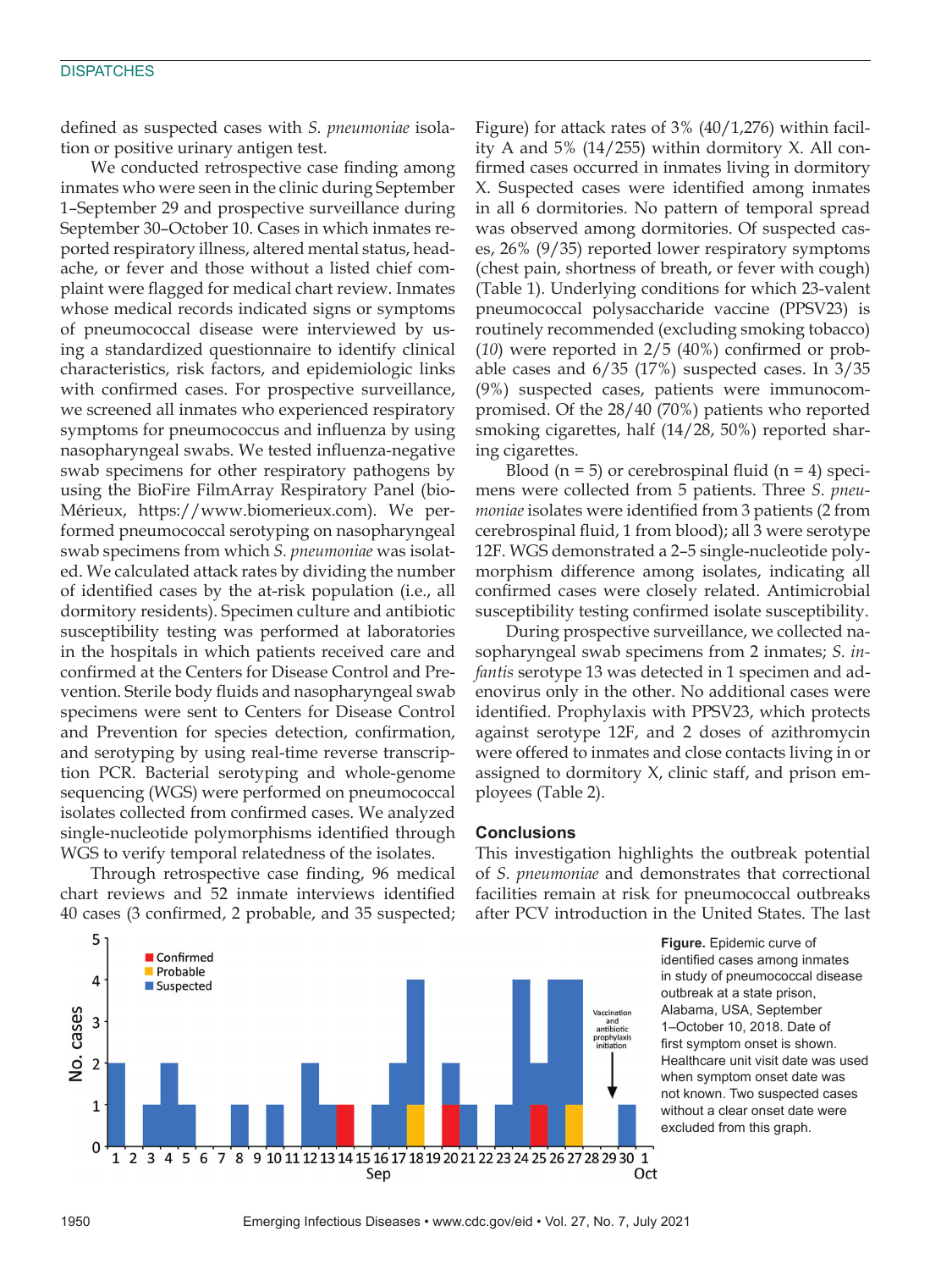|                                                                                              | Table 1. Patient demographics, signs, symptoms, and Streptococcus pneumoniae risk factors by case classification in study of |
|----------------------------------------------------------------------------------------------|------------------------------------------------------------------------------------------------------------------------------|
| pneumococcal disease outbreak at a state prison. Alabama. USA. September 1–October 10. 2018* |                                                                                                                              |

| Demographics                                         | Confirmed cases, $n = 3$ | Probable cases, $n = 2$ | Suspected cases, $n = 35$ |
|------------------------------------------------------|--------------------------|-------------------------|---------------------------|
| Median age, y (range)                                | 46 (44 - 61)             | 42 (26-58)              | $39(23 - 64)$             |
| Race                                                 |                          |                         |                           |
| <b>Black</b>                                         | 3(100)                   | 0                       | 14 (40)                   |
| White                                                |                          | 2(100)                  | 13 (37)                   |
| Unknown                                              |                          | 0                       | 8(23)                     |
| Signs or symptoms                                    |                          |                         |                           |
| Fever                                                | 2(67)                    | 1(50)                   | 15 (43)                   |
| Cough                                                | 2(67)                    | 1(50)                   | 19 (54)                   |
| Shortness of breath                                  | 1(33)                    | 2(100)                  | 4 (11)                    |
| Chest pain                                           | 1(33)                    | 1(50)                   | 6(17)                     |
| Headache                                             | 1(33)                    |                         | 11 (31)                   |
| Neck stiffness                                       | 2(67)                    |                         | 1(3)                      |
| Altered mental status                                | 3(100)                   | 1(50)                   | 0                         |
| Congestion                                           |                          | 0                       | 6(17)                     |
| Clinical features and risk factors                   |                          |                         |                           |
| Immunocompromising condition+                        | 0                        | 0                       | 3(9)                      |
| Chronic medical condition <sup>+</sup>               | 1(33)                    | 1(50)                   | 6(17)                     |
| Substance use: cigarettes, alcohol, or illicit drugs | 2(67)                    | 0                       | 27(77)                    |
| Assigned housing                                     |                          |                         |                           |
| Dormitory X                                          | 3(100)                   | 0                       | 11(31)                    |
| Dormitory Y                                          |                          | 1(50)                   | 8(23)                     |
| Other dormitories: U, V, W, Z                        |                          |                         | 16 (46)                   |
| Healthcare unit                                      |                          | 1(50)                   | 0                         |

\*Values are no. (%) except as indicated. Table includes composite statistics from both inmate interviews and medical chart abstractions. All identified cases occurred in inmates; no cases were identified among staff members.

†Includes immune suppression, chronic renal failure, HIV, solid organ transplant, asplenia, sickle cell disease and other hemoglobinopathies, and malignancy excluding skin cancer (Centers for Disease Control and Prevention Adult Vaccine Schedule, https://www.cdc.gov/vaccines/acip). ‡Includes chronic heart, liver, kidney, lung diseases, and diabetes mellitus; excludes documented substance abuse, Hepatitis C infection, and chronic osteomyelitis (Centers for Disease Control and Prevention Adult Vaccine Schedule, https://www.cdc.gov/vaccines/acip).

documented pneumococcal disease outbreak at a US correctional facility also involved serotype 12F and occurred in 1989 in a crowded Texas jail, in which 46 inmates experienced pneumonia, meningitis, or sepsis over a 4-week period (*11*). Unlike jails, which have an average detention length of <2 months, prisons have lower rates of inmate turnover because they are designed for long-term incarceration; the average detention among US state prisoners in 2016 was 2.6 years (*12*). However, jails and prisons are similar in that they share risk factors for outbreaks, such as potential overcrowding and increased medical and

behavioral risk factors for communicable diseases (*13*). Decreases in pneumococcal disease have been observed during outbreaks after administering prophylactic antibiotics and PPSV23 to high-risk persons (*6*,*7*,*11*,*14*). Risk for pneumococcal disease outbreaks in prisons can be minimized by offering inmates vaccinations per Advisory Committee on Immunization Practices recommendations, which recommend PPSV23 for persons with chronic heart, liver, or lung disease (*15*). Risk can be further reduced by minimizing inmate crowding, eliminating indoor smoking, and ensuring adequate ventilation (*11*).

| Table 2. Administration of pneumococcal polysaccharide vaccine and antibiotic prophylaxis to reduce Streptococcus pneumoniae |                   |                                 |                         |                            |  |  |  |
|------------------------------------------------------------------------------------------------------------------------------|-------------------|---------------------------------|-------------------------|----------------------------|--|--|--|
| transmission in prison inmates during a pneumococcal disease outbreak, Alabama, USA, September 29-October 10, 2018*          |                   |                                 |                         |                            |  |  |  |
|                                                                                                                              |                   | No. (%)                         |                         |                            |  |  |  |
| Prophylaxis type                                                                                                             | <b>Status</b>     | Inmates, $n = 264$ <sup>+</sup> | Medical staff, $n = 52$ | Prison employees, $n = 72$ |  |  |  |
| PPSV23 vaccine                                                                                                               | Received          | 206 (78)                        | 32(62)                  | 62(86)                     |  |  |  |
|                                                                                                                              | Declined          | 58 (22)                         | 18 (35)                 | 8(11)                      |  |  |  |
|                                                                                                                              | Absent or unknown |                                 | 2(4)                    | 2(3)                       |  |  |  |
| Dose 1: azithromycin 500 mgt                                                                                                 | Received          | 232 (88)                        | 11(21)                  | 70 (97)                    |  |  |  |
|                                                                                                                              | Declined          | 15(6)                           | 6(12)                   |                            |  |  |  |
|                                                                                                                              | Absent or unknown | 17 (6)                          | 35(67)                  | 2(3)                       |  |  |  |
| Dose 2: azithromycin 1000 mg                                                                                                 | Received          | 246 (93)                        | 35(67)                  | 46(64)                     |  |  |  |
|                                                                                                                              | Declined          | 18(7)                           | 16 (31)                 | 4(6)                       |  |  |  |
|                                                                                                                              | Absent or unknown |                                 | 1 (2)                   | 22(31)                     |  |  |  |

\*Because of rounding, all cells might not sum to 100%. PPSV23, 23-valent pneumococcal polysaccharide vaccine.

†Inmates assigned to dormitory X (n = 255) or living in dormitory X without an assignment (n = 9) were offered prophylaxis. Not all inmates lived or slept in the dorm to which they were assigned.

‡Initial antibiotic prophylaxis dosing was chosen by the Alabama Department of Corrections as 500 mg offered on September 29 and a planned second dose of 500 mg 1 week later. This dose would have provided less antibiotic coverage than previous outbreak regimens. Based on Alabama Department of Health recommendations, a higher, single dose of azithromycin (1,000 mg) was offered during October 3–October 10.